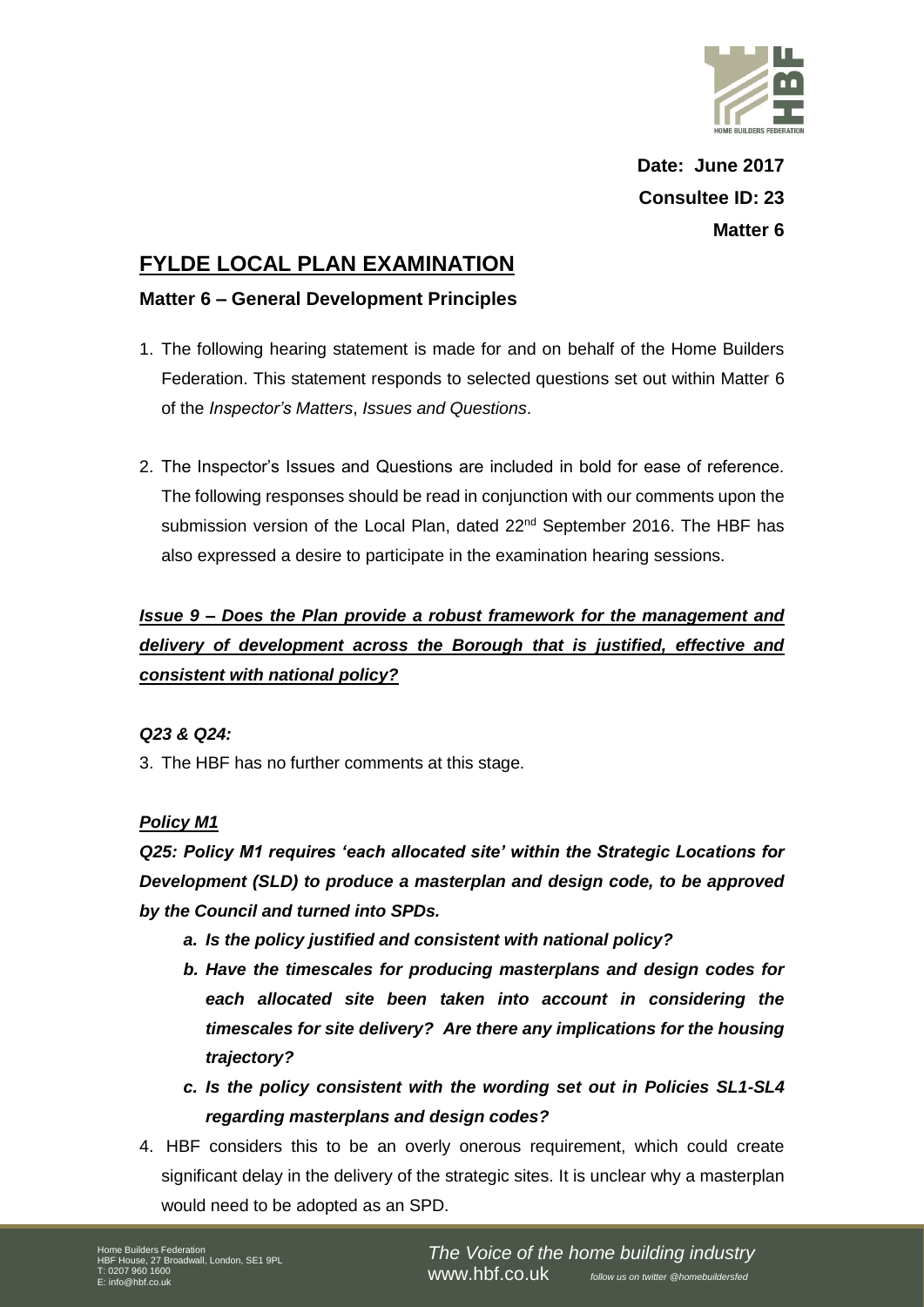### *Policy GD1 - Settlement boundaries*

*Q26: Policy GD1 refers to development being focussed on previously developed land within and immediately abutting the existing settlements. Does this relate to allocated sites and if so are settlement boundaries drawn around them? Are the boundaries around each settlement justified?*

5. All allocations should be included inside the settlement boundaries.

## *Q27: Will some settlement boundaries be determined through Neighbourhood Plans? If so, does this need to be referenced in GD1?*

- 6. The HBF consider that settlement boundaries should be dealt with through the local plan. This will ensure consistency of approach and ensure that all settlement boundaries are provided.
- 7. If Neighbourhood Plans are to consider settlement boundaries it should only occur where they wish to increase the boundary set within the plan. This would accord with the positive stance towards development identified for Neighbourhood Plans within the NPPF, paragraph 184.

## *Q28: The policy refers to 'settlement development targets'. Is this appropriate and consistent with national policy?*

- 8. No, this would appear to suggest that a 'cap' would be placed upon development and applications refused if the target has been met. This would be clearly contrary to the NPPF.
- 9. The Government's aim of boosting significantly the supply of housing is clear from the NPPF. The inclusion of such a consideration would deliberately supress the level of housing that would otherwise be delivered through the consistent application of the broad approach to housing distribution chosen by the Council. The HBF is unaware of any evidence to support such an approach and as such recommends the reference to settlement development targets be deleted.

## *Q29: Is it necessary to refer to agricultural land within a settlement boundary policy?*

10. The HBF have no comment.

*Q30: In relation to greenfield land within settlement boundaries paragraph 8.3*  lists other matters that will be taken into consideration when considering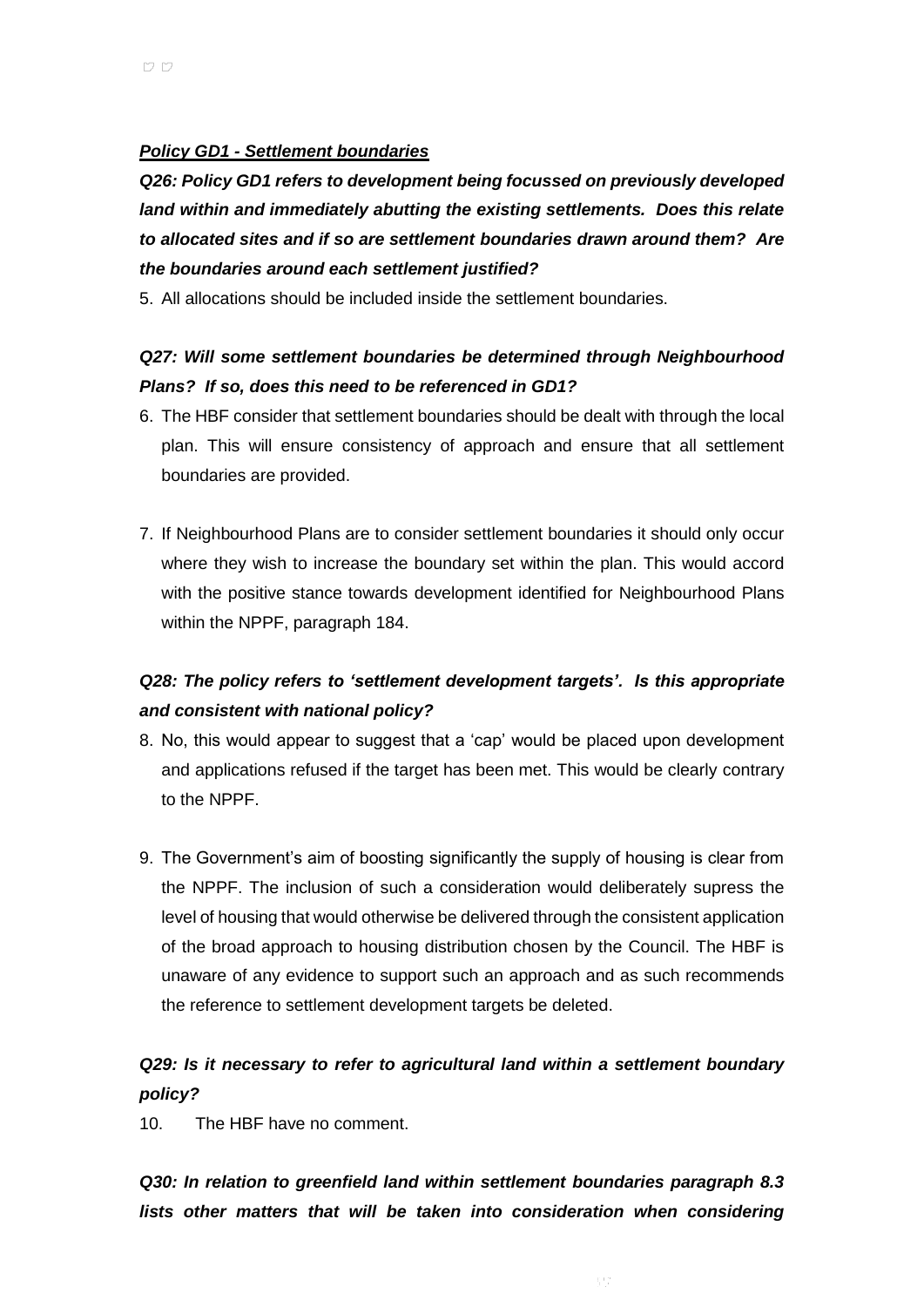## *development proposals. Should these matters be included in the policy? Would this be justified?*

11. The HBF is unclear why greenfield sites should be subject to additional criteria compared to their previously developed counterparts. The matters identified in paragraph 8.3 are, however, general policy issues which are in the main covered by other plan policies. In this regard their inclusion is considered neither justified nor required.

## *Policy GD2 – Green Belt*

## *Q31 to Q33:*

12. The HBF have no further comments at this stage.

## *Policy GD3 - Areas of Separation*

### *Q34: Two Areas of Separation are proposed within the plan.*

- *a. Are the areas of separation justified and is the policy consistent with the Framework?*
- *b. How have the boundaries been determined and will they be effective?*
- *c. Para 8.10 states that the policy will apply to all forms of development in the areas. Is this justified? Does the policy clearly define what development will and will not be acceptable within these areas? Is it clear what is meant by the use of the term 'inappropriate development'? How will development proposals be assessed?*
- 13. The HBF would welcome further clarity upon this issue and why it is justified that all new homes within the curtilage of existing dwellings should be resisted. This matter is covered within our comments upon the submission version of the plan, paragraphs 25 and 26.

### *Policies GD4 and GD5 – Development in the countryside*

*Q35: Do Policies GD4 and GD5 apply to the countryside, Areas of Separation and the Green Belt? Is this clear within the policy? Are the policies justified and consistent with national policy?*

14. Further clarification upon this issue is welcomed.

## *Q36: Are both policies consistent with Policy S1 which includes allowing 'minor infill development' within rural areas?*

15. It is considered GD4 should be amended to identify that minor infill development would be acceptable.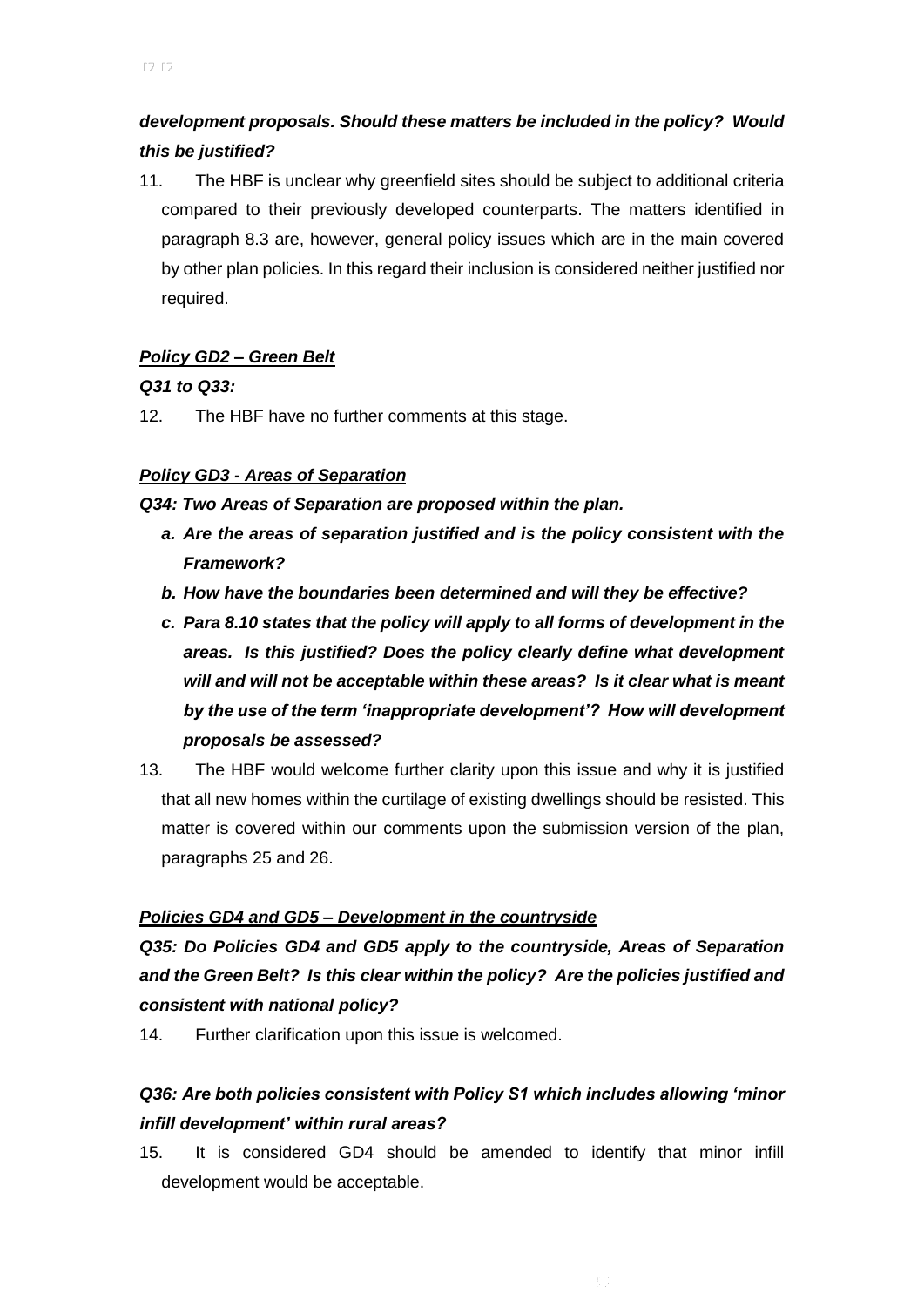### *Q37 & Q38:*

16. The HBF have no further comments.

### *Q39: Is it clear in GD5 what is meant by 'large developed sites'?*

17. Further clarity would be welcomed.

### *Q40 & Q41*

18. No further comments.

### *Policy GD6 – Promoting Mixed Use Development*

### *Q42 to Q44:*

19. No further comments.

### *Policy GD7 – Achieving Good Design in Development*

## *Q45: Do the various criteria, particularly under the section on general principles of good design, provide a clear indication of how a decision maker should react to development proposals? Are the requirements justified?*

20. The principal concerns of the HBF relate to criteria 'n' and 'r' of the policy. Our concerns in relation to part 'r' (climate change) are dealt with within our comments upon the submission version of the plan, paragraphs 37 and 38. Part 'n' relates to the optional housing standards. These are discussed below.

*Q46: The Ministerial Statement (MS) of 25 March 2015 set out a new approach for the setting of technical standards for new housing comprising new additional Building Regulations on water and access and a new national space standard. The MS states that 'the optional new national technical standards should only be required through any new Local Plan policies if they address a clearly evidenced need and where the impact on viability has been considered …'. Policy GD7 requires all new homes to 'comply with all relevant design and quality codes in the National Technical Standards'. Is this approach justified and based on robust evidence of identified need? Has the impact of applying these standards on viability and land supply been considered? (Also refer to Policy H2)*

21. The HBF has considerable concerns in relation to the wholesale introduction of the National Technical Standards implied in the policy within Fylde. Following our general comments, each optional standard is considered in turn below.

#### General comments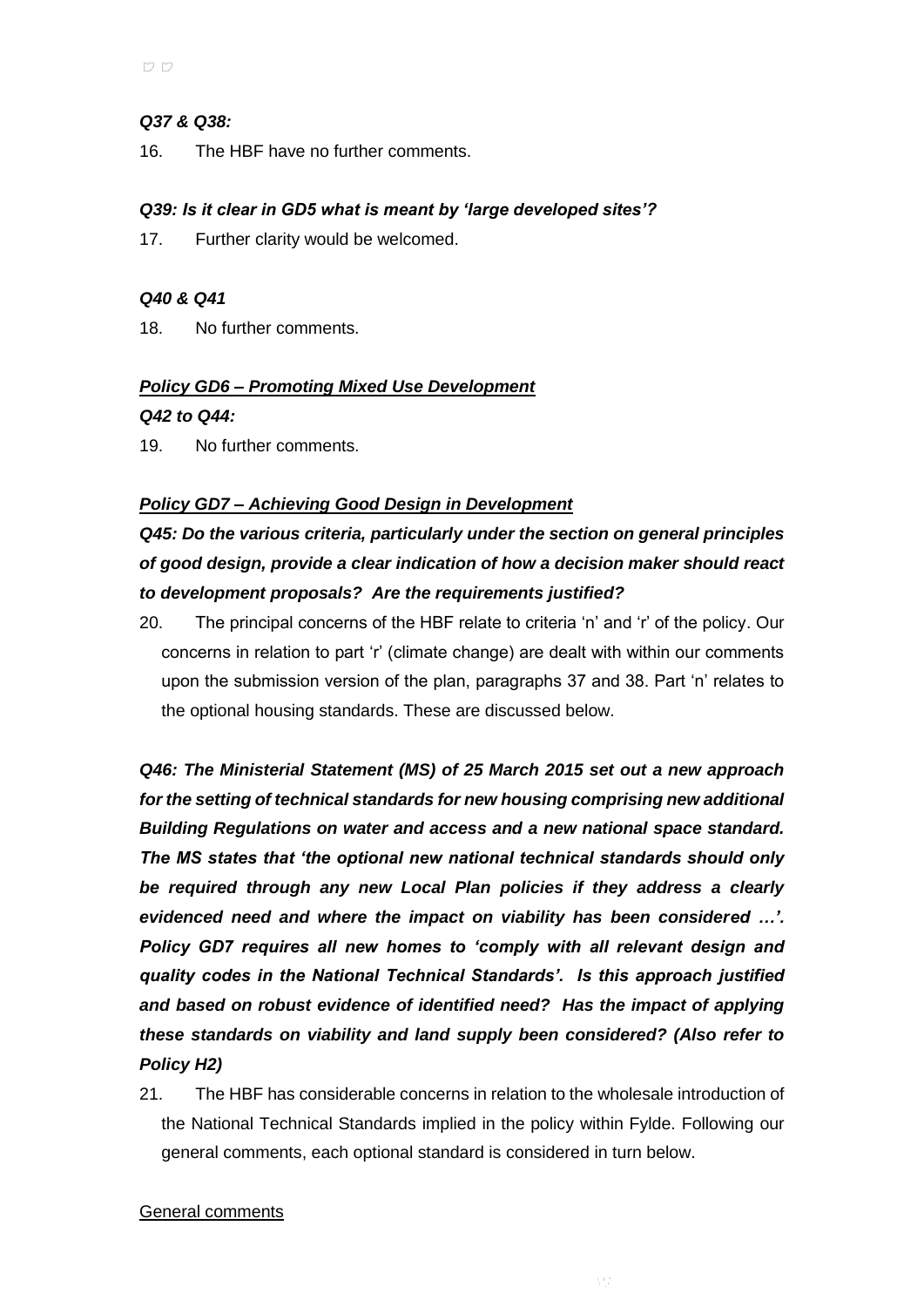- 22. The Housing Standards Review was launched in order to simplify and rationalise the raft of housing standards which local authorities applied to development. At the heart of the review was a desire to reduce developer costs and create attractive conditions to significantly boost housing delivery. The industry was heavily involved in the review.
- 23. The introduction of the enhanced standards has the potential to have significant implications in terms of product range, build cost, affordability and consumer choice, cumulative policy burden, viability and ultimately housing delivery. The Government was aware of this issue and therefore agreed that the enhanced standards were intended to be optional and that they would only be needed and viable in certain local circumstances. Otherwise, they would have been made mandatory in Building Regulations across the country. The enhanced standards were therefore introduced on a *'need to have'* rather than on a *'nice to have'* basis and policy safeguards were put in place. This background needs to be borne in mind when considering the introduction of the optional standards.

### Optional Water Efficiency Standard

24. The Council's own evidence, *Specialised Housing Background Paper* (ED029, page 34) clearly identifies that the optional standard for water efficiency cannot be justified and as such it should be explicit that part 'n' of the policy does not require compliance with this standard.

#### Optional Accessibility Standards

- 25. In respect of mainstream market housing the policy provides no guidance in relation to whether it is anticipated that dwellings should comply with M4(2) or M4(3). The only guidance relates to accommodation specially designed for older persons. Policy H2 does, however, place a requirement for 20% of all such accommodation be provided for older persons.
- 26. Whilst the Council's *Specialised Housing Background Paper* (ED029) does discuss the need for older person accommodation it does not indicate that any other form of accessible housing is required. Neither does it identify a need, beyond that for older persons. In this regard it is recommended that the policy wording be amended and relate solely to the requirements set out within Policy H2 if these can be justified.
- 27. I also refer the Inspector to our response to Matter 5, Policy H2.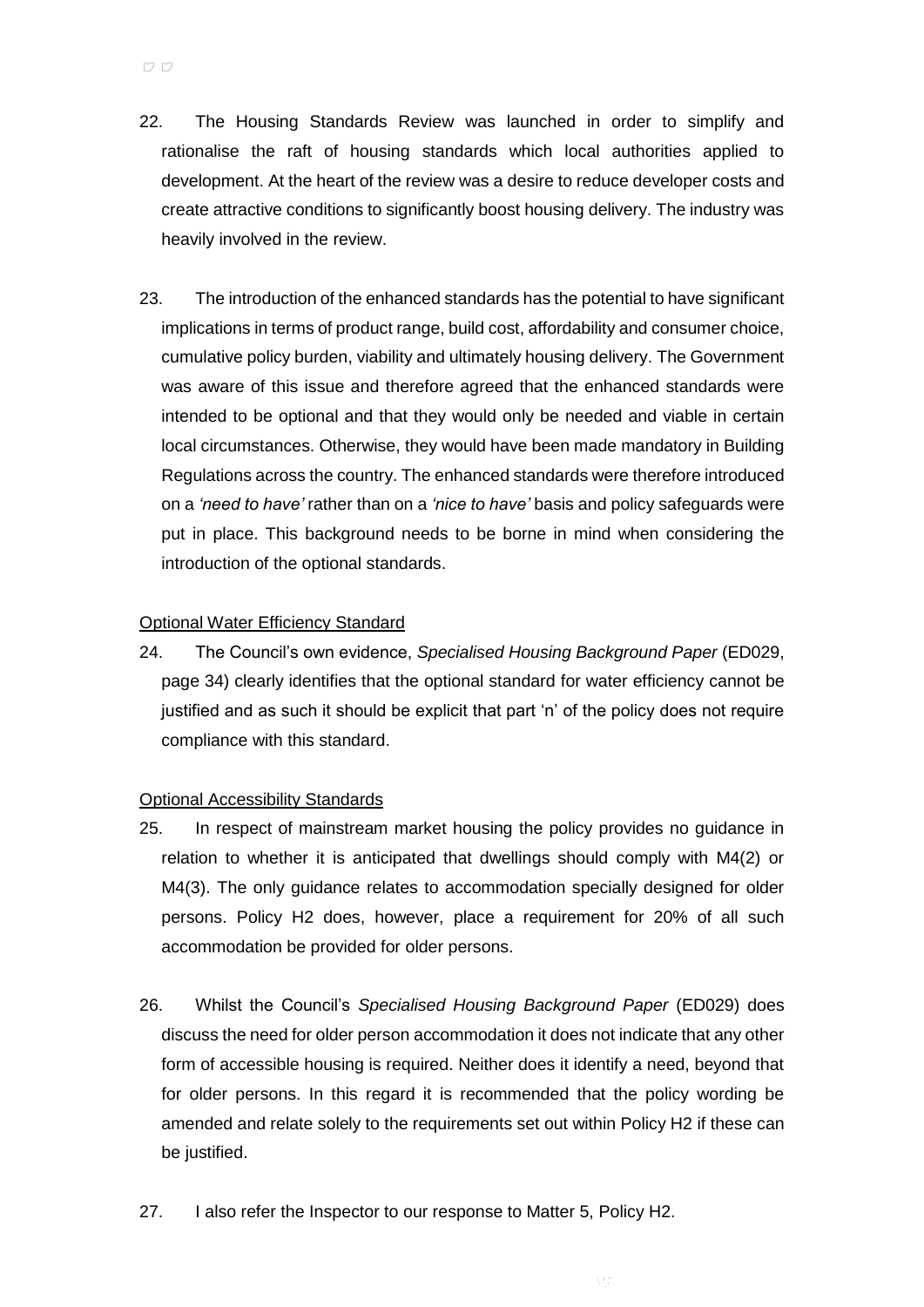### Nationally Described Space Standard (NDSS)

- 28. The HBF is unaware that the Council has produced any evidence, particularly in relation to need, to justify the introduction of the NDSS. This is directly contrary to the MS and the PPG (ID 56-020). On this basis the NDSS cannot be introduced.
- 29. Our comments upon the submission version of the plan (paragraphs 30 to 33) outline our key concerns relating to the introduction of the NDSS in this manner. In addition the industry is concerned that the introduction of the NDSS may impact upon rates of delivery throughout the plan period. As previously discussed<sup>1</sup> the blanket introduction of the space standards is likely to reduce choice within the market. This in turn will impact upon rates of delivery, as they are predicated on a range of issues including ensuring market affordability at relevant price points and maximising the absorption rates of sites. Sales rates on many sites currently in the system or about to be submitted will be predicated on current market sales. The optional internal space standard will effectively remove many of the starter products from the range (i.e. smaller 2, 3 and 4 bed properties). This is likely to reduce sales levels due to affordability issues. If there are reduced sales rates anticipated delivery rates upon which the plan is based could be comprised. Given the persistent under-delivery within Fylde such an intervention is considered to be unsound.
- 30. The Council's *Economic Viability Assessment addendum* (SD006) does include additional costs to take account of the optional standards. It is, however, difficult from this document to identify how the additional costs of the NDSS have been factored into the assessment. The earlier draft of the study (ED016a) identifies, table 3.19, that the construction cost assessments assume compliance with current building regulation requirements. The dwellings sizes that have been assumed for the purpose of our testing accord to the requirements of the NDSS. Whilst this is initially reassuring we are concerned in how this is translated into costs.
- 31. The *Economic Viability Assessment* (ED016a) applies a linear relationship between house size and house price (table 5.3), by applying a multiplier of sales value upon build size, this effectively means that the increase in size is solely passed onto the purchaser and as such would not impact upon viability. Indeed the approach taken is likely to have a positive effect upon viability. The HBF consider

l

<sup>&</sup>lt;sup>1</sup> Paragraph 33, HBF comments upon submission version of plan